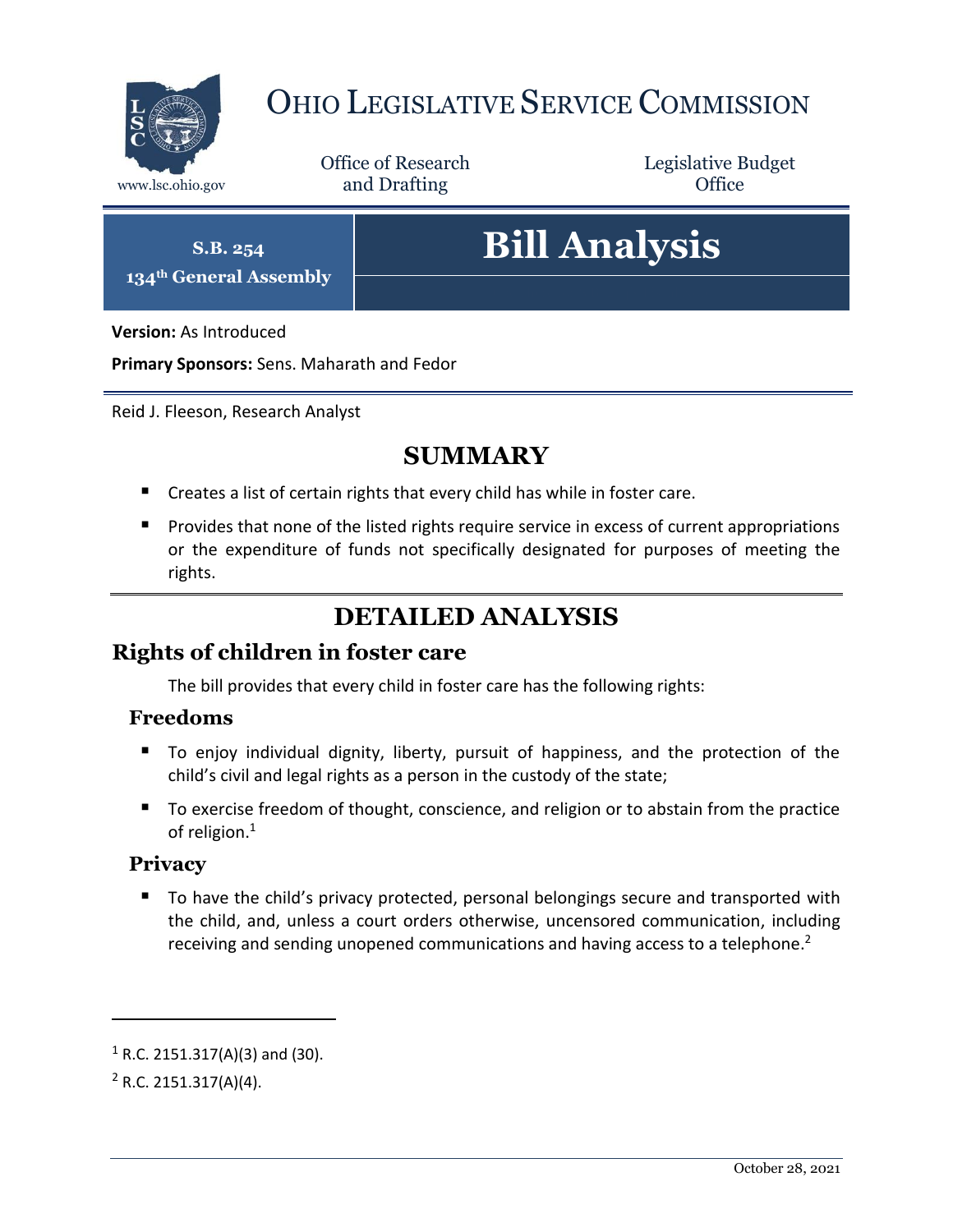#### **Case management**

- To have personnel providing services who are sufficiently qualified and experienced to assess the risk the child faces prior to removal from the home, and to meet the needs of the child once in the custody of the state;
- To have the child's photograph included in the child's case management file;
- To be the subject of a plan developed by the agency and the foster caregiver or kinship caregiver to deal with identified behaviors that may present a risk to the child or others;
- To be involved and incorporated in the development of the case plan, to have a case plan that will address the child's specific needs, and to object to any of the provisions of the case plan;
- To receive meaningful case management and planning that will quickly return the child to the child's family or move the child on to other forms of permanency;
- To receive regular communication with a caseworker, at least once per month, which shall include meeting with the child alone and conferring with the foster caregiver or kinship caregiver.<sup>3</sup>

#### **Parents and visitation**

- To remain in the custody of the child's parents or legal guardians until there has been a determination by a qualified person exercising competent professional judgement that removal is necessary to protect the physical, mental, or emotional health or safety of the child;
- To enjoy regular visitation, at least once per week, with the child's siblings unless the court orders otherwise;
- To enjoy regular visitation with the child's parents, at least once a month, unless the court orders otherwise.<sup>4</sup>

#### **Health, safety, and protection**

- To have a full risk, health, educational, medical, and psychological screening, and, if needed, assessment and testing upon entry into foster care;
- To be referred to and receive services, including necessary medical, emotional, psychological, psychiatric, and educational evaluations and treatment, as soon as practicable after identification of the need for such services;
- To have a clean and safe living environment, free of infestations and contaminants, and the ability to enter the child's housing at any time during the child's placement;

 $3$  R.C. 2151.317(A)(5), (9), (13) to (16).

 $4$  R.C. 2151.317(A)(6), (17), and (18).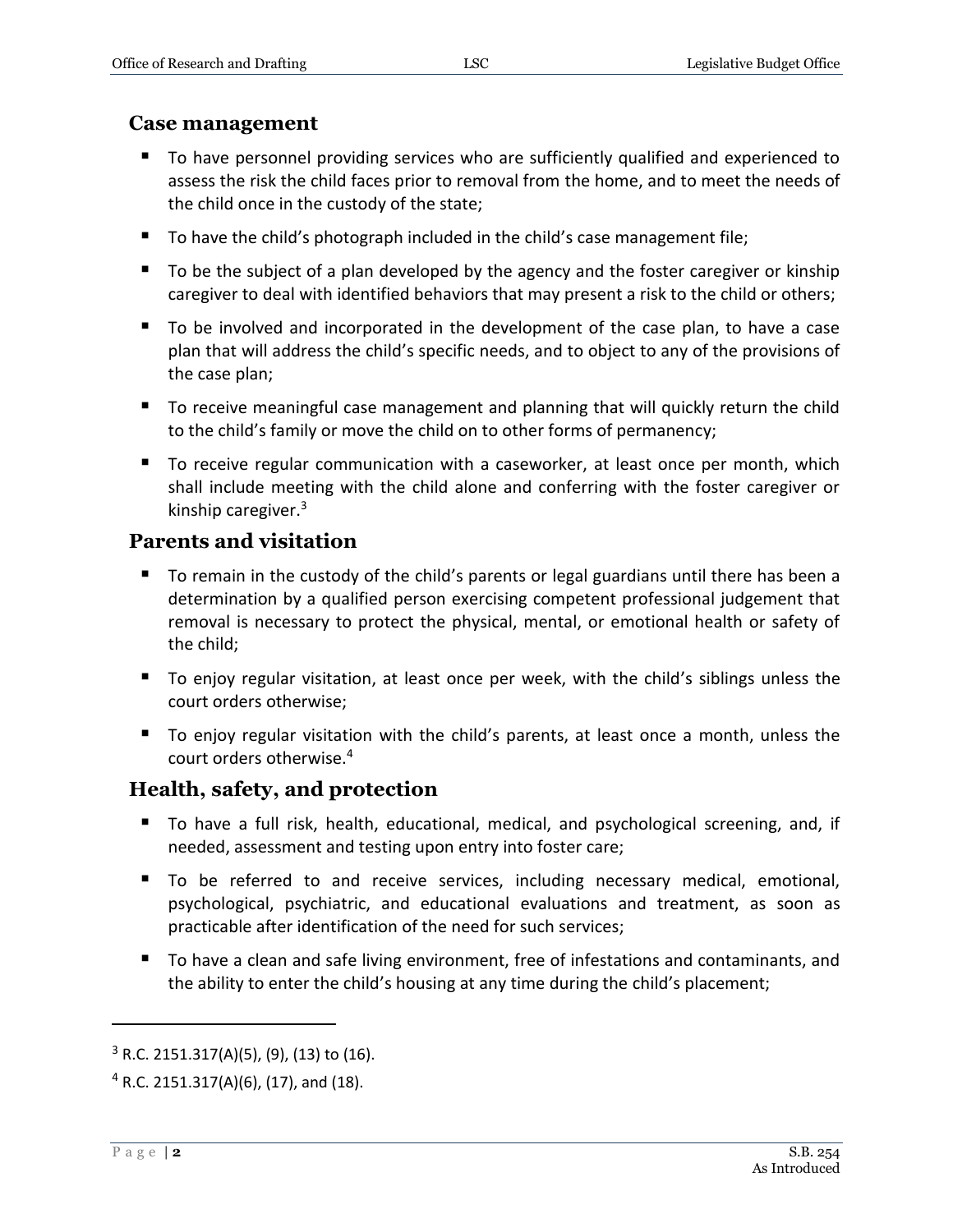- To be placed away from other children known to pose a threat of harm to the child, either because of the child's own risk factors or the other child's;
- To be free from physical, verbal, and emotional abuse and inhumane treatment;
- To protection from all forms of sexual exploitation;
- To protection from discrimination or harassment on the basis of race, sex, gender, gender identity, sexual orientation, disability, religion, color, or national origin. 5

#### **Caregivers**

■ To be placed in a home where the foster caregiver or kinship caregiver is aware of and understands the child's history, needs, and risk factors.<sup>6</sup>

#### **Education**

- To receive all of the following:
	- A free and appropriate education;
	- $\Box$  Minimal disruption to the child's education and retention in the child's home school, if appropriate;
	- All special educational services, including, where appropriate, the appointment of a parent surrogate;
	- The sharing of all necessary information between the school board and the public children services agency (PCSA) or private child placing agency (PCPA), including information on attendance and educational progress.
- To control and to earn the child's own money, open a savings account, be provided guidance on how to save money, and spend money, as is appropriate for the child's age and development, and, for youth 14 and older, address these money, savings, and spending rights as a part of the youth independent living plan Department of Job and Family Services (ODJFS) rules. 7

#### **Dispute resolution**

- To be able to raise grievances with the PCSA, PCPA, or ODJFS over the care the child is receiving from the child's caregivers, caseworkers, or other service providers;
- $\blacksquare$  To be heard by the court at all review hearings;

 $5$  R.C. 2151.317(A)(1), (7), (8), (10), (11), (29), and (31).

 $6$  R.C. 2151.317(A)(12).

 $7$  R.C. 2151.317(A)(19) and (28).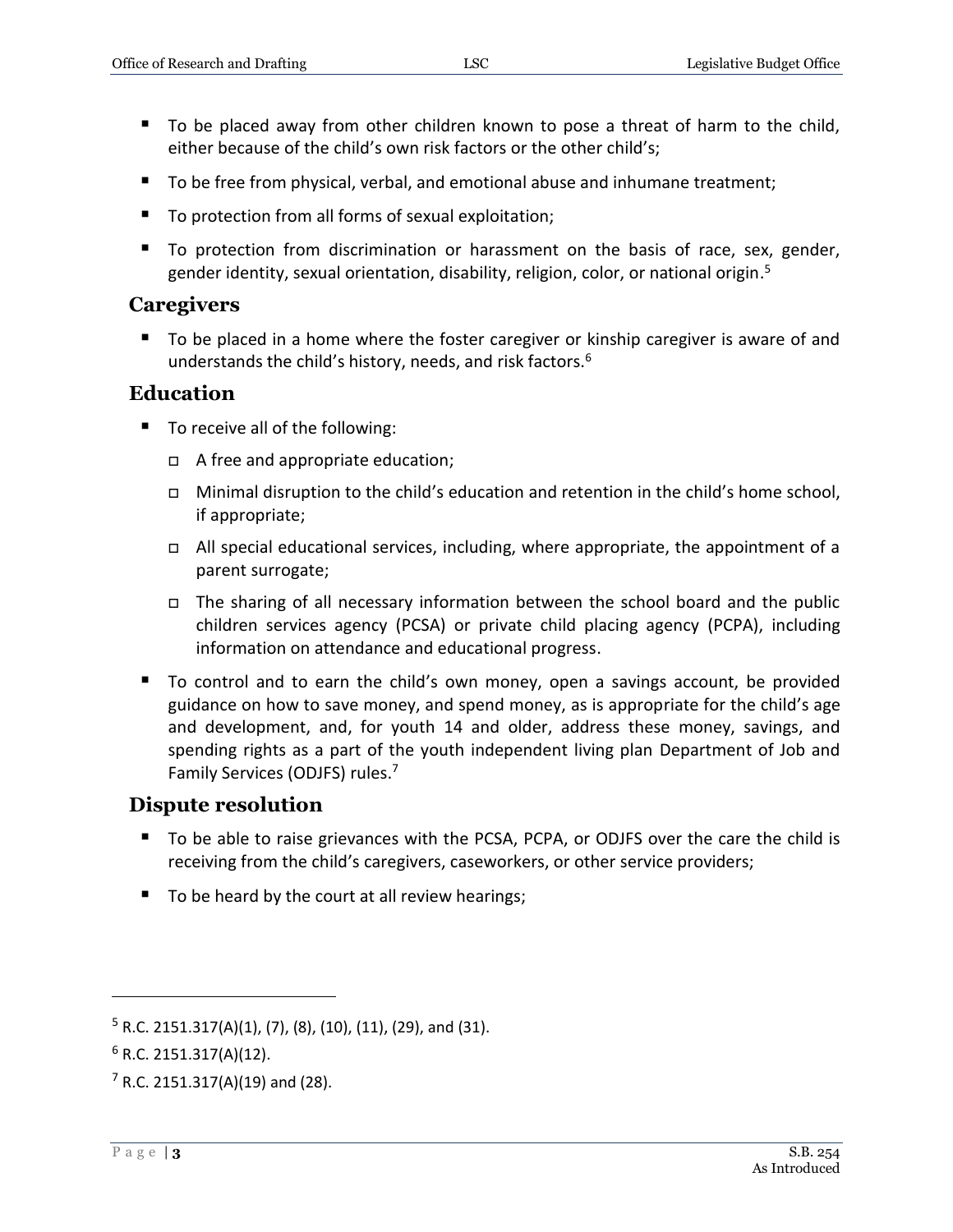- To have a guardian ad litem appointed to represent, within reason, the child's best interests and to provide the child's guardian ad litem with immediate and unlimited access to the child;
- To have all the child's records available for review by the child's guardian ad litem if the guardian ad litem deems such review necessary;
- To organize as a group for the purposes of ensuring that all the children in foster care receive the services and living conditions to which they are entitled and to provide support for one another while in the custody of the state.<sup>8</sup>

#### **Access to programs, food, and clothing**

- To be afforded prompt access to all available state and federal programs;
- To have access to food in accordance with ODJFS rules and to have other special considerations regarding food that are requested as a result of trauma included in the child's service plan;
- To have clothing that is appropriate for the child's age and gender identity and to participate and provide input regarding the selection of the child's clothing.<sup>9</sup>

#### **Access to list of foster child rights**

 To receive a copy of the rights established in the bill and to have the rights fully explained upon placement in the custody of the state.<sup>10</sup>

#### **Funding not guaranteed**

The bill specifies that none of the rights listed above are to be construed as requiring either:

- The delivery of any particular service or level of service in excess of existing appropriations; or
- The expenditure of funds to meet the rights established above, except funds specifically appropriated for that purpose.<sup>11</sup>

#### **Foster Youth Bill of Rights under ODJFS rules**

Current law requires ODJFS to adopt rules to establish and enforce a Foster Youth Bill of Rights for individuals who are in the temporary or permanent custody of a PCSA or a planned permanent living arrangement or in the Title IV-E eligible care and placement responsibility of a

<sup>8</sup> R.C. 2151.317(A)(20) to (24).

 $9$  R.C. 2151.317(A)(25) to (27).

<sup>10</sup> R.C. 2151.317(A)(2).

 $11$  R.C. 2151.317(B).